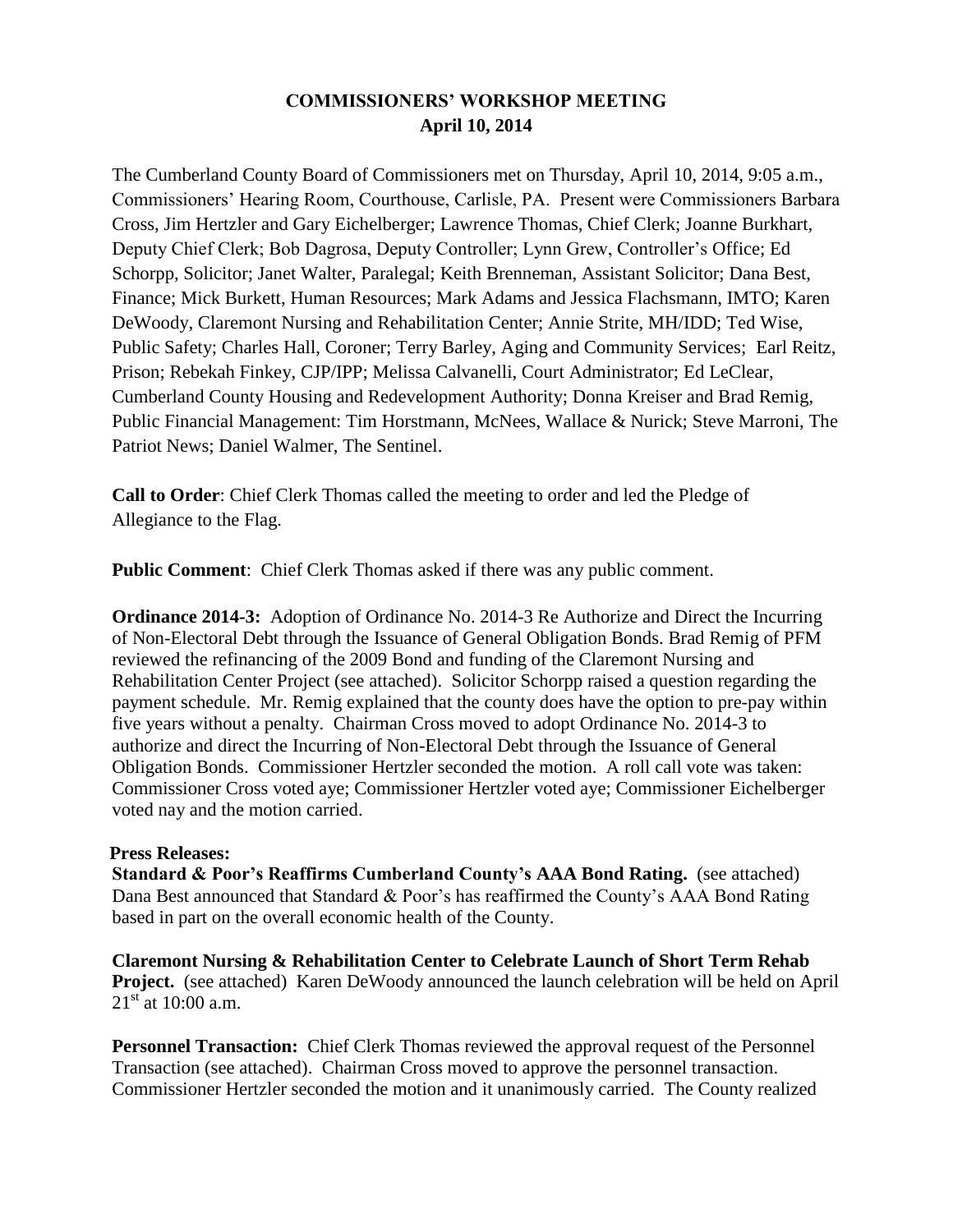\$77,019 in savings from the refinancing. An internet auction was held yesterday at noon and UBS was the low bidder at 1.48%.

**Contracts/Grants:** There was a brief summary provided for the following Contracts and Grants for the Board's consideration. Action is scheduled to be taken at the Board of Commissioners' meeting on Monday, April 14, 2014:

- **a. Children & Youth Services**: Wendy Hoverter reviewed the following agreements:
	- The Bair Foundation of Pennsylvania, Inc.  *Addendum Training programincrease of \$3,600*
	- Diakon Lutheran Social Ministries *Addendum – Sex offender assessments – no increase*
	- Rocco Manfredi, MD *Psychiatric Evaluation – evaluations conducted at youth centers - \$250/evaluation*
	- Doubling Gap Center Annual Retreat *Training/Team Building – Approx. \$700*
- **b. MH/IDD:** Annie Strite reviewed the following agreement:
	- Central PA Supportive Services, Inc. Addendum (MH) *increase to \$90,000*
- **c. Court Administration:** Melissa Calvanelli reviewed the following agreement:
	- Lease Agreement between County of Cumberland and Bruce K. Barclay for Magisterial District Court Office 09-3-05 – *Approx. additional 1,000 sq. ft. expansion of DJ Martin's Office in Mechanicsburg – additional \$3,200/year*
- **d. Department of Public Safety:** Ted Wise reviewed the following agreement:
	- Intergovernmental Agreement between the Commonwealth of Pennsylvania, Pennsylvania State Police and Cumberland County 911 Center – *911 Center will be included on the State Police radio system*
- **e. Prison:** Earl Reitz reviewed the following agreement:
	- HACC Public Safety Center & Law Enforcement Complex Addendum *to utilize the firing range for training. - \$20/hour*
- **f. Rebekah M. Finkey Agreement:** Chief Clerk Thomas reviewed the following Agreement:
	- Addendum to Agreement with Rebekah M. Finkey *additional 100 work hours – not to exceed \$5,300*
- **g. HRG Proposal**: Solicitor Schorpp reviewed the following proposal:
	- HRG proposal for Construction Services for Enck's Mill Road Bridge *to oversee the bridge project - \$70,000*
- **h. PCCD Grant:** Rebekah Finkey reviewed the following Grant Application: (see attached)
	- Submission of Grant Application to PCCD for Treatment Focused IP Programs *\$404,125 to fund IP and DUI programs*

Commissioner Eichelberger moved to approve submission of the PCCD Grant Application. Commissioner Hertzler seconded the motion and it unanimously carried.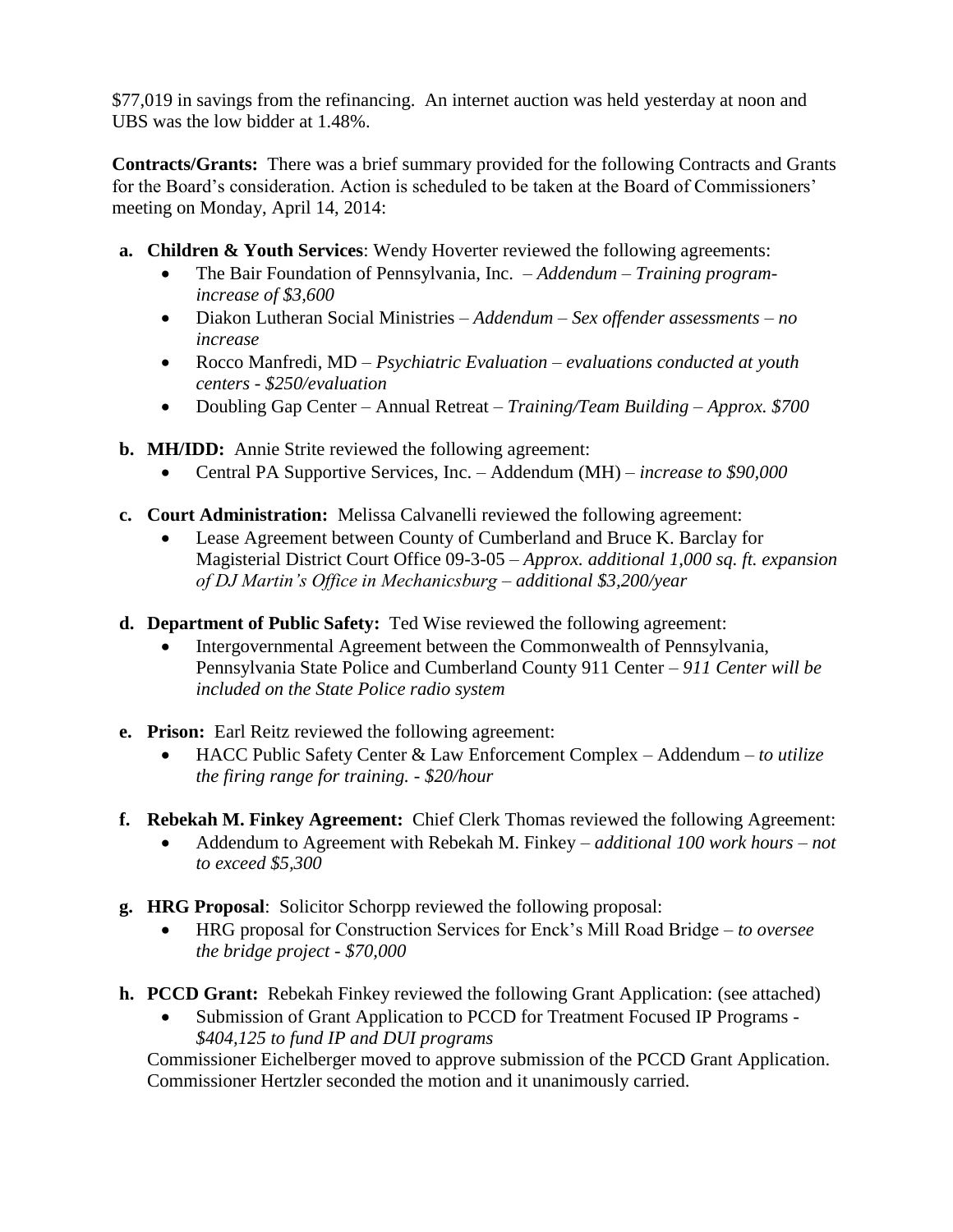#### **Capital Projects:**

**Computer Life-Cycle:** Mark Adams reviewed the Computer Life-cycle Spring 2014 (see attached) – A study was conducted by IMTO that provides options for replacement of county operating systems. A five year lifecycle has been determined to be the most cost effective solution for replacements and upgrades. A total of 95 computers will need replaced. Eleven of those computers will have upgrades and parts replacement for public use. Total cost - \$111,000 with \$54,000 being General Fund.

**Duress Alarms for MDJ Offices:** Melissa Calvanelli reviewed the Purchase of Duress Alarms for MDJ Court Offices (see attached). A reimbursement for the purchase of shatterproof glass, monitor and camera for Magisterial District Judge Martin's court renovations. Full reimbursement of \$24,500 for the project will be paid by AOPC so there is no cost to the County.

**Purchase of Vehicle for Office of Aging:** Terry Barley reviewed the request to Purchase a Vehicle for the Office of Aging (see attached). The current vehicle used by staff is twelve years old. The purchase of a new vehicle is 100% State funded. The approximate cost is \$28,000.

**Resolution:** Dana Best reviewed Resolution No. 2014-11 Re Budget Adjustments (see attached).

- CJ and IP Programs contract– increase of \$5,395
- Fiscal Employer agency increase \$1,000
- CJ and IP Programs RIP 34 funding increase \$2,780

**Proposed Resolution:** Chief Clerk Thomas reviewed Proposed Resolution 2014-12 Re Delegating Limited Authority to the Director of Facilities Management to Approve Certain Change Orders During the Course of Construction of Renovations to the Claremont Nursing & Rehabilitation Center Project (see attached). The expense amount authorized to approve is \$5,000 per change order. Approvals cannot exceed the aggregate total of the change orders, in the amount of \$30,000.

**Support Letter:** Deputy Chief Clerk, Joanne Burkhart reviewed the Request for a Letter of Support for Carlisle Borough's TIGER Grant Project Application to the U.S. Department of Transportation. (see attached) The grant is for funding of their "Carlisle Connectivity" Project to improve transportation and revitalization to the Historic area of Carlisle.

### **Facilities Management**: John Lopp

**Renovations and Redecorating Policy:** The policy is a guideline to address department renovations and redecorating needs. (see attached)

**Federal Surplus Property Program:** The application is to be updated and submitted every three years for the County to qualify to participate in purchasing items from the Federal Surplus Property Program.

**Advertisement of Ordinance 2014-2:** Assistant Solicitor Keith Brennenman reviewed the Authorization to Advertise the Proposed Ordinance 2014-2 Reaffirming and Imposing the Hotel Room Rental Tax to Fund Tourist Promotion in Cumberland County, Imposing a Rate of Tax,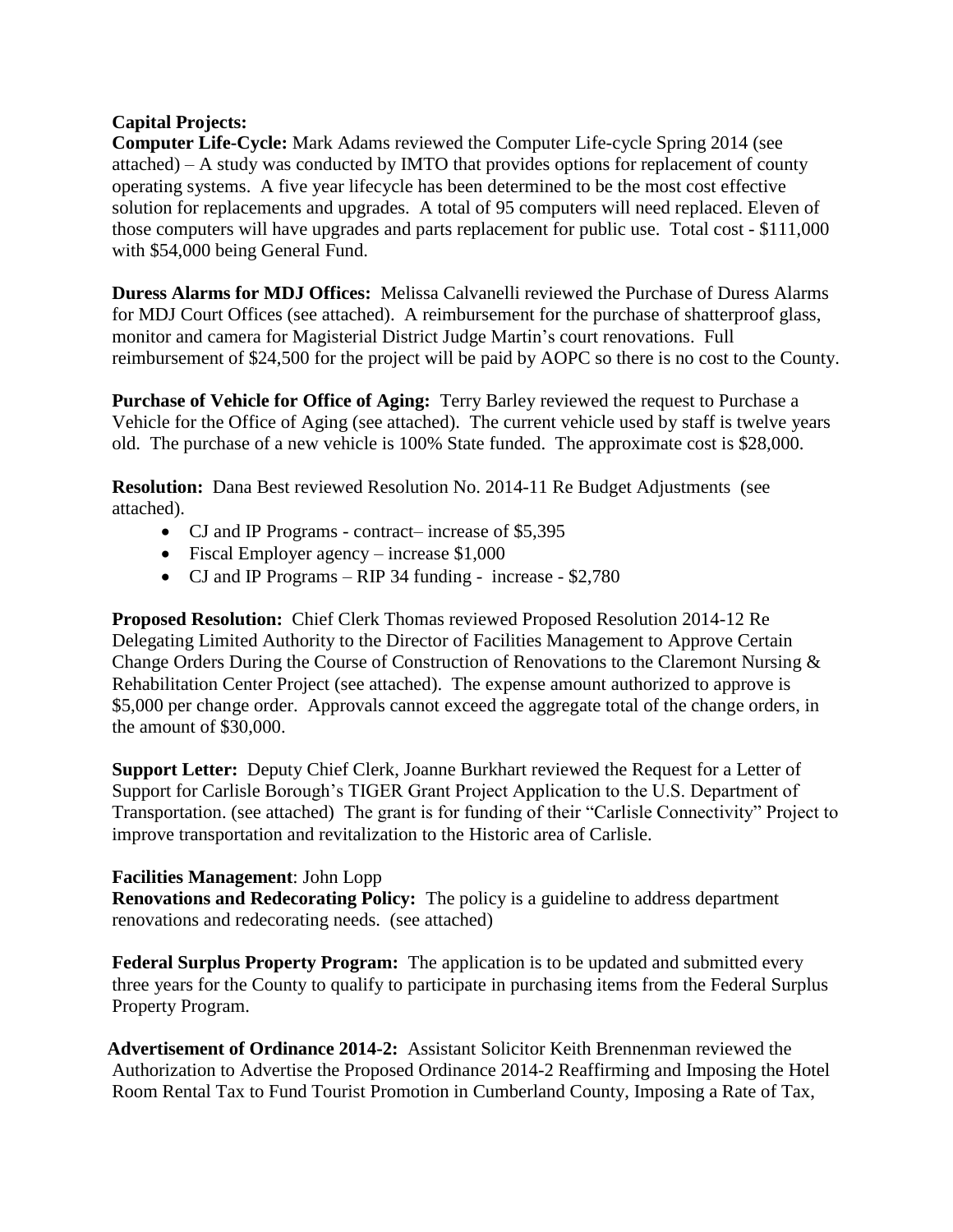Providing for the Collection, Deposit and Distribution of Tax Revenues, Authorizing Expenditures of the Tax and Repealing in Part Ordinance 2001-3 as Subsequently Amended. (see attached) The advertisement is to revise the 2001 Ordinance that conforms to amendments to the statute authorizing the collection of hotel taxes. Significant revisions include: definition of Permanent Resident; Collection and Disposition of Revenues.

**RFP Award:** Rebekah Finkey recommended that the RFP for Automated Drug Testing Assignment Web-Based System be awarded to American Court Services in the amount of \$437.50/month or \$5,250/year, with two free months being May and June since the grant does not start until July 2014.

**Bid Opening:** Solicitor Schorpp reported on the Bid Opening for the Enck's Mill Road Bridge Replacement Project. Bids were opened on Wednesday, April  $9<sup>th</sup>$  at 11:00 a.m. There were six bidders (see attached)

Chairman Cross moved to acknowledge receipt of the bids. Commissioner Hertzler seconded the motion and the motion unanimously carried.

## **Commissioner Liaison Reports**

**Commissioner Cross** reported on the following:

- The Ag Extension Board mtg. a dairy presentation on cash flow was presented. Penn State Extension has added a weather app to their website.
- Children and Youth received additional State funding of approximately \$8,000.
- Conservation District Board mtg. Annual tree seedling sale will be held in May
- Drug and Alcohol Board mtg. A letter from the State regarding contract compliance confirms there are no outstanding issues. There will be a drug take-back program on Saturday, April 26th.
- PEW Foundation reported on elections and where each State stands on election compliance and the County ranks  $16<sup>th</sup>$  out of the national average.

**Commissioner Hertzler** reported on the following:

- Last Wednesday Commissioner Hertzler and Commissioner Eichelberger attended a Team Building meeting with EDC, Planning, and Ag Extension.
- Attended a  $225<sup>th</sup>$  Celebration for the Union Fire Company in Carlisle and presented a Certificate of Recognition.
- $\bullet$  Attended a 50<sup>th</sup> Celebration for the Radisson Hotel and presented a Certificate of Recognition.
- Affordable Housing Trust Fund Board met additional residents received assistance bringing the total to 555 families.
- Ag Land Preservation Board met yesterday. So far this year four farms have been approved totaling 341 acres for the 2014 program year.
- LEPC meets tonight.
- Housing and Redevelopment Authority will meet tomorrow.